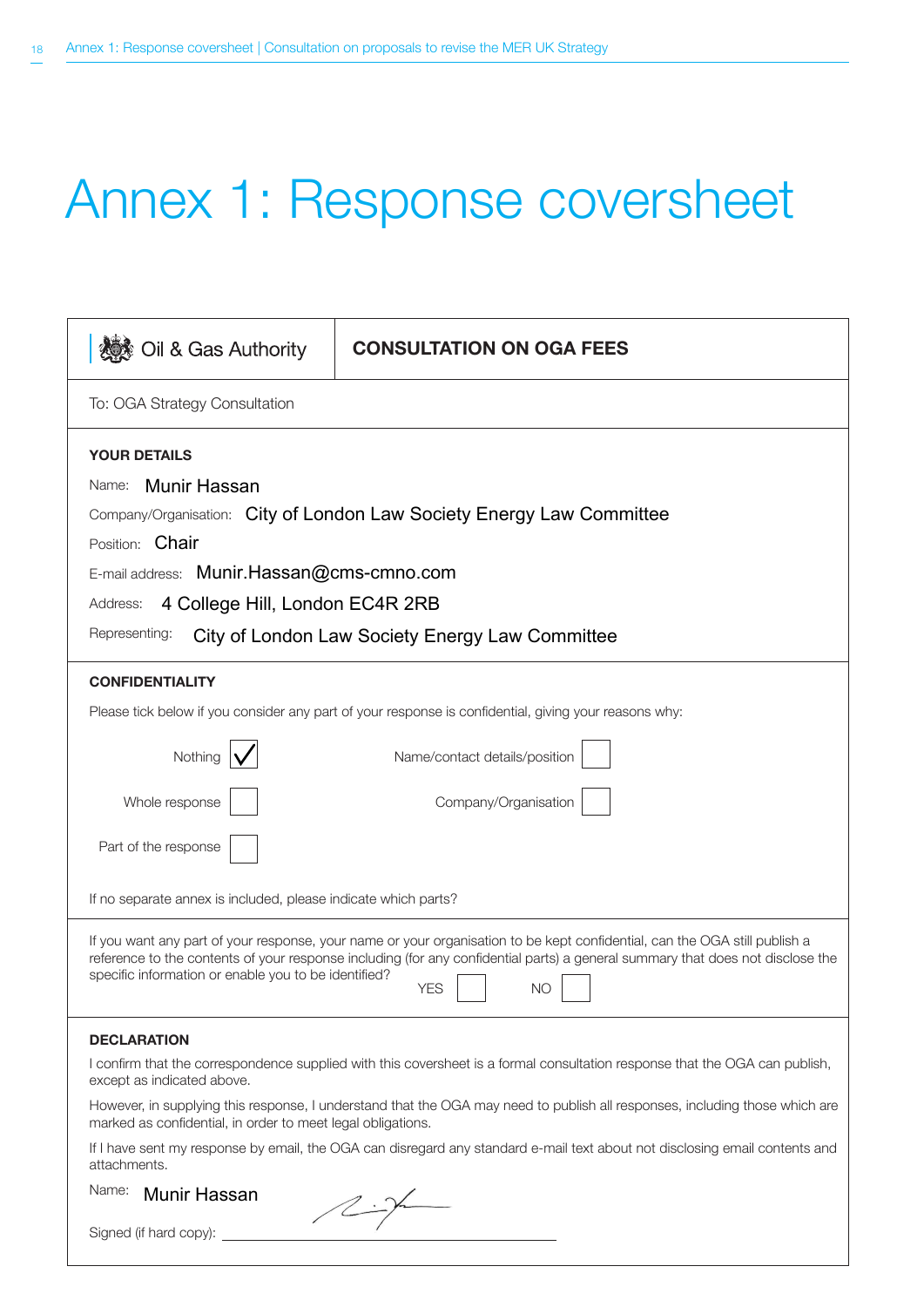# The City of London Law Society

4 College Hill London EC4R 2RB

**Tel** +44 (0)20 7329 2173 **Fax** +44 (0)20 7329 2190 **DX** 98936 – Cheapside 2

mail@citysolicitors.org.uk

www.citysolicitors.org.uk

## **City of London Law Society Energy Law Committee Response to the Oil & Gas Authority ("OGA") Consultation on 2020 OGA Strategy Review**

The City of London Law Society ("**CLLS**") represents approximately 17,000 City lawyers through individual and corporate membership including some of the largest international law firms in the world. These law firms advise a variety of clients from multinational companies and financial institutions to Government departments, often in relation to complex, multi-jurisdictional legal issues. The CLLS responds to a variety of consultations on issues of importance to its members through its 19 specialist committees.

This letter has been prepared by the CLLS Energy Law Committee (the "**Energy Committee**"). The Energy Committee is comprised of lawyers from both private practice and in-house legal departments dealing with all aspects of the energy industry and considers City practitioners' views on developments on energy law. Current work includes considering the areas likely to be addressed in the forthcoming Energy White Paper. These comments have been collated by a sub-committee of the Energy Committee with a particular interest in oil and gas matters but have been endorsed by the Energy Committee as a whole. The Energy Committee's members are herewith: <http://www.citysolicitors.org.uk/clls/committees/energy-law/energy-law-committee-members/>

The Energy Committee understands that detailed responses on the proposed revisions to the MER UK Strategy (to be renamed the OGA Strategy) are likely to be received by the OGA from a number of trade associations including Oil & Gas UK and Brindex, as well as from individual oil and gas companies and law firms. The Energy Committee has therefore chosen not to comment on the detail of the proposed revisions to the Strategy but instead to focus on two issues of principle:

- i. The powers of the OGA to include in the proposed OGA Strategy as part of the Central Obligation a requirement for relevant persons to take steps to assist the Secretary of State in meeting the net zero target;
- ii. Whether it is appropriate for the OGA to include in the proposed OGA Strategy provisions requiring licensees and joint ventures to comply with such principles and practices of corporate governance as the OGA may from time to time direct.

#### **1. Acting Intra Vires**

a. The Energy Committee recognises that under the Climate Change Act 2008 the Secretary of State has an obligation to achieve the net zero target (as therein defined) by 2050 and to put in place policies to do so. The Energy Committee wishes to make clear that it is not commenting on that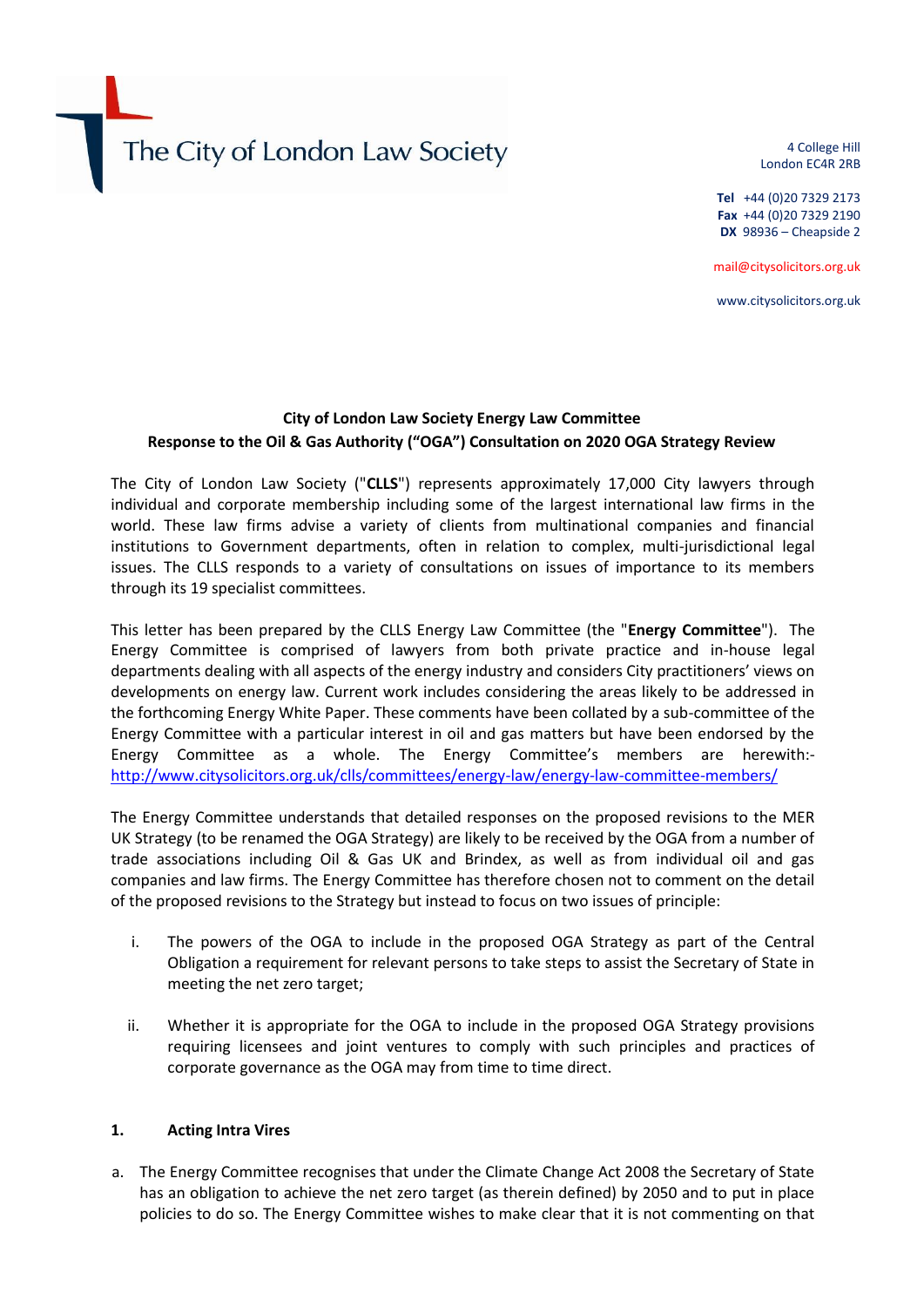obligation or the policies which the Government might choose to introduce to meet it. Indeed, the Energy Committee looks forward with interest to the publication of the forthcoming Energy White Paper which is expected to set out such policies in a number of areas. The question is simply whether on the basis of current legislation the OGA is empowered to impose legal obligations on others to assist in achieving the net zero target.

- b. It is a fundamental principle of administrative law that public bodies should act within their powers. The OGA's powers are obtained from statute. It has taken over various functions previously performed by the Secretary of State in relation to oil and gas licensing and licensing of carbon dioxide storage. It has also been given specific functions in relation to the achievement of the Principal Objective (that of maximising the economic recovery of UK petroleum) as inserted into section 9A(1) of the Petroleum Act 1998 by the Infrastructure Act 2015. It appears to us that, except in one respect, none of these powers gives the OGA the authority to require of oil and gas licensees and other "relevant persons" (as defined in the Petroleum Act 1998) that they assist the Secretary of State in meeting the net zero target.
- c. The OGA is required under section 9A(2) of the Petroleum Act to produce a strategy to enable the Principal Objective to be met. Although section 9A(3) permits the OGA to take into account matters other than those set out in sections 9A (1) (a) and (b) we take this to mean only that there may be other ways of meeting the Principal Objective than those set out in sub-sections (a) and (b) and not that the strategy can also address other objectives than the Principal Objective. If that had been the draftsman's intent, in our view he would have referred simply to section 9A(1).
- d. It seems to us that by adding to the Central Obligation under the existing MER UK Strategy a second limb relating to achievement of the net zero target, which is not relevant to the achievement of the Principal Objective and may in some cases even conflict with it, the OGA risks creating confusion and setting a dangerous precedent.
- e. The Energy Act 2016 sets out matters to which the OGA must have regard when exercising its functions. These include, inter alia, the development and use of facilities for the storage of carbon dioxide, and of anything else (including, in particular, pipelines) needed in connection with the development and use of such facilities, and how that may assist the Secretary of State to meet the target in section 1 of the Climate Change Act 2008. There is thus a clear requirement for the OGA to have regard to the capture and storage of carbon dioxide (CCS), in the specific context of the net zero target. The fact that this is specifically included underlines to us that the other matters which the OGA wishes licensees and others to address in order to achieve that target, such as power generation, the reduction of greenhouse gas emissions and the support of plans for hydrogen production, are not currently within its powers. Of course, Parliament could, should it so wish, extend those powers to permit this but it has not yet done so. In our view, until this is done, there is a strong argument that it may be ultra vires for the OGA to amend the MER UK Strategy in the manner currently envisaged. That is so whether the provisions relating to the net zero target are included in the Central Obligation or as a Supporting Obligation. To proceed in this manner runs the risk of a potential judicial review action which would be distracting for the OGA and create uncertainty for the industry.
- f. If the Government wishes the OGA to assist the Secretary of State in achieving the net zero target by imposing on relevant persons obligations relating to offshore power generation, flaring and venting, greenhouse gas emissions, hydrogen production or otherwise, we would suggest that this is best done by amending the matters to which the OGA is required to have regard under the Energy Act 2016 and/or by amending the Principal Objective under the Petroleum Act 1998.
- g. Under section 9 (b) of the Energy Act 2016, the Secretary of State may give directions to the OGA as to the exercise by it of any of its functions if the Secretary of State considers that the directions are in the public interest. We are not aware (and certainly the consultation paper does not mention) that the Secretary of State has given any such directions to the OGA. However, such a direction might give the OGA some authority for introducing obligations in relation to the Net Zero Target into the Strategy. In our view, such obligations would still need to be secondary to the Principal Objective unless it is amended.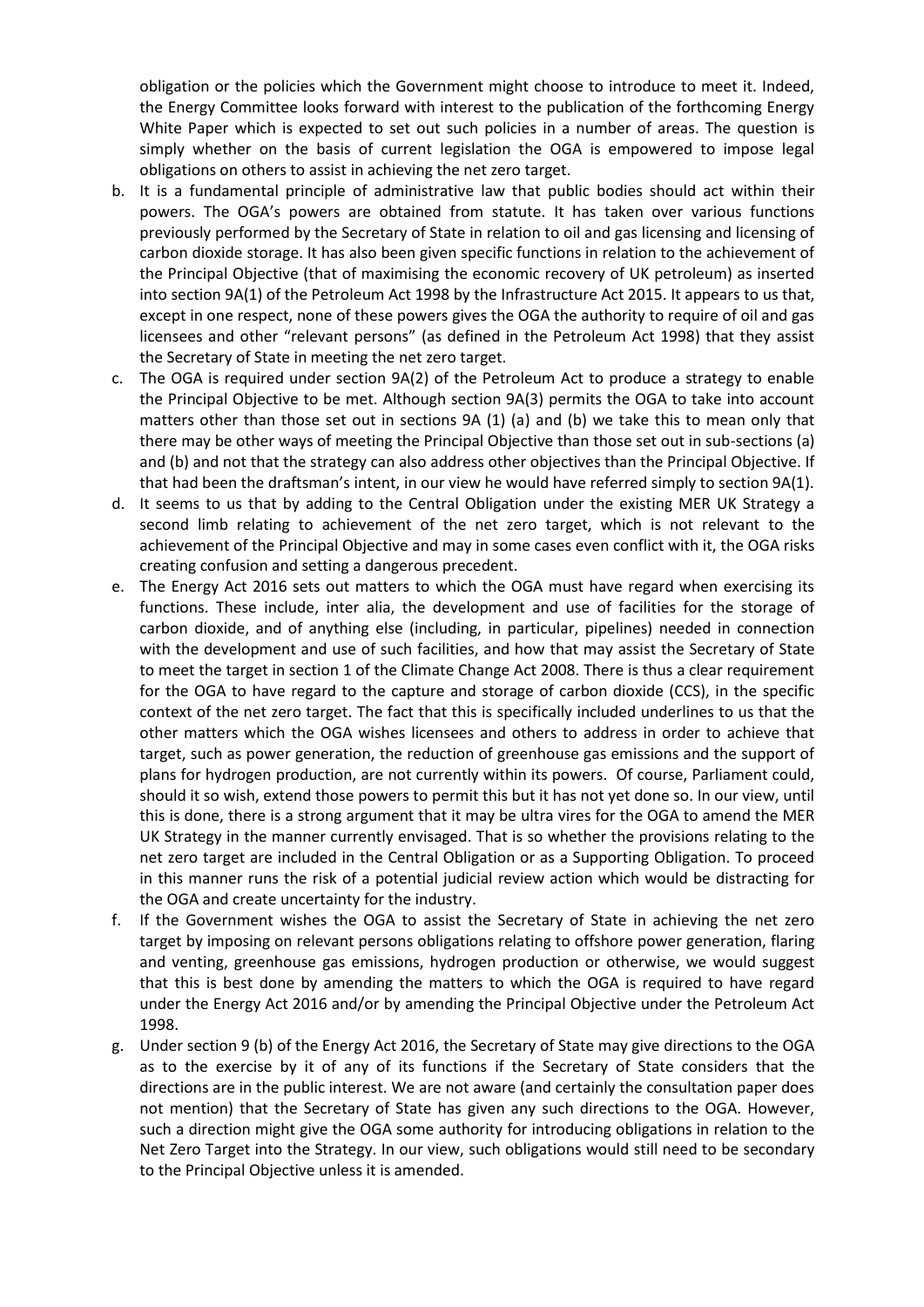### **2. Good Governance**

- a. It is clearly desirable that companies granted licences to exploit the UK's natural resources should be well governed. Energy companies have increasingly recognised that governance extends not only to careful shepherding of shareholders assets but also to wider social and environmental goals affecting other stakeholders.
- b. Against that, we note that companies listed on the London Stock Exchange or other public markets and large unlisted companies are already required to report on their corporate governance by reference to detailed corporate governance codes and most are subject to extensive reporting requirements in respect of specific issues such as modern slavery, remuneration policy, gender pay gap, tax strategy, prompt payment policy, Streamlined Energy and Carbon Reporting and others.
- c. It is unclear whether the OGA is concerned that (i) companies are not complying with existing corporate governance standards to which they are subject, (ii) that such codes are inadequate in some respect or (iii) that there are among licensees or could in future be some companies which are not subject to such standards by virtue of their size and/ or status.
- d. If (iii), the Energy Committee would welcome provisions which encouraged or even required such licensees, as a condition of being considered a fit and proper person to hold a UK licence, to agree to adopt and report publicly against one of the available corporate governance codes now in existence.
- e. If (i) or (ii), however, the Energy Committee would suggest that more information is needed as to the nature of the concern, noting in particular that:
	- i. Given the wide range of existing reporting and compliance requirements for listed and large private companies, creating further obligations may risk putting an unreasonable burden on such companies where the need for this has not been demonstrated by evidence at a time of unprecedented challenge to the industry as a result of energy transition, climate change and fall in oil & gas prices;
	- ii. Existing codes recognise that they are sets of principles and that compliance may not be appropriate in every case – in some cases companies are required to "comply or explain" and there is no sanction for non-compliance other than the potential impact on investment and other shareholder action. By contrast, compliance with a governance practice or procedure imposed by the OGA would be a legal obligation and failure could give rise to significant sanctions. This would put burdens on oil and gas licensees which are not faced by companies in other sectors of the economy or oil and gas companies investing in other regions, and could in our view potentially deter investment into the UK continental shelf. In this context, we note the requirement in section 8(1) Energy Act 2016 for the OGA to have regard to the need to maintain a stable and predictable system of regulation which encourages investment;
	- iii. Whilst there is always more that can be done, there has been a step change in the approach that a number of companies operating on the UKCS have been taking to ESG issues. For example, a number of E&P groups have been confirming their support for the EU and UK net zero targets; setting their own (in some cases, more ambitious) net zero targets and committing to ensure that new projects will be carbon neutral; demonstrating greater transparency; supporting and implementing voluntary codes and recommendations (e.g. the recommendations of the Task Force on Climate Related Financial Disclosures); reinforcing the accountability of the Board and executives for ESG issues; extending the use of ESG targets to set executive and wider employee remuneration; and adopting "Green Finance" under which a company's borrowing costs will be higher if it fails to meet ESG targets;
	- iv. The OGA is a relatively small organisation with limited resources and a large range of existing functions to perform – it is not clear to the Energy Committee that it has sufficient staff with the requisite experience also to develop an expertise in corporate governance.